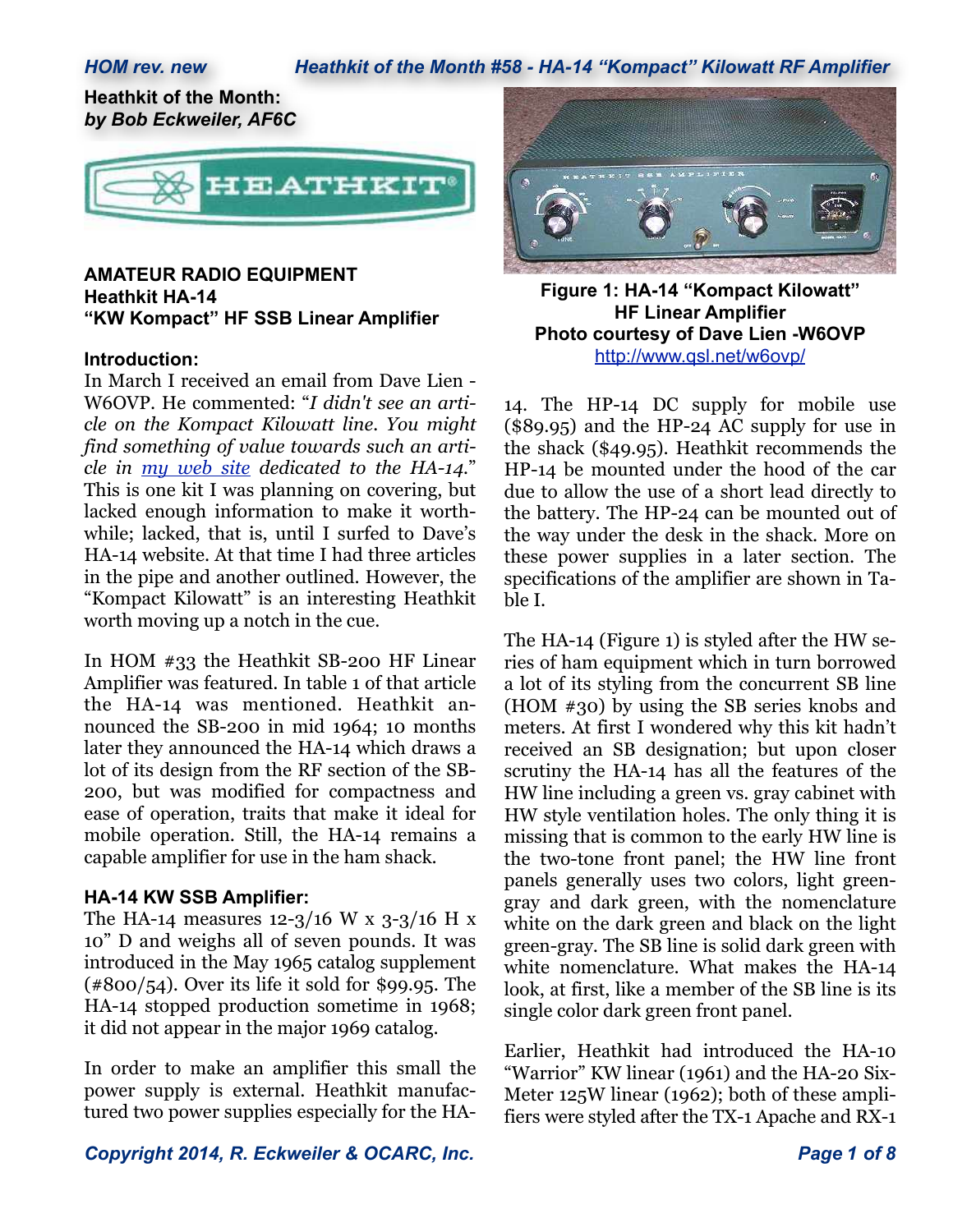| <b>HA-14 Specifications:</b> |                                |  |
|------------------------------|--------------------------------|--|
| <b>Bands:</b>                | 80, 40, 20, 15, 10 meters      |  |
| <b>Input Power SSB:</b>      | 1,000 W PEP                    |  |
| <b>Input Power CW:</b>       | not specified                  |  |
| <b>Driving Power SSB:</b>    | <b>100 W PEP</b>               |  |
| <b>Driving Power CW:</b>     | not specified                  |  |
| Duty Cycle SSB:              | 50% voice modulation           |  |
| Duty Cycle CW:               | 33%                            |  |
| 3rd Order Distortion:        | -30 dB or better @ 1KW PEP     |  |
| Output Impedance:            | $50\Omega$ to $75\Omega$       |  |
| Max. SWR:                    | 2:1                            |  |
| Tubes:                       | Two 572-B / T160-L in parallel |  |
| Power Regs.:                 | 2,000 V DC @ 500 ma peak       |  |
|                              | -120 V DC @ 60 ma. (bias)      |  |
|                              | 12.6 V AC/DC @ 4 amperes       |  |
| Size:                        | 12-3/16" W x 3-3/16" H x 10" D |  |
| Net Weight:                  | $7$ lbs.                       |  |
| <b>Ship Weight</b>           | 10 lbs.                        |  |
|                              | <b>Table I</b>                 |  |

Mohawk with silver/chrome knobs and light green, dark green paint. After the HA-14, Heathkit produced a line of VHF amplifiers, and a discone antenna that carry the HA designation.



**Figure 2: HA-14 shown in mobile service above an HW "Monobander" Transceiver**

The width of the HA-14 is quite close to the width of the single-band HW-12, HW-22 and HW-32 transceivers so it will fit neatly above or below in a mobile setup as shown in the main 1967 Heathkit catalog (Figure 2).

# **HA-14 Controls and Connections:**

The front panel controls are listed in Table II. The HA-14 has a few unusual features. First, the meter measures only relative power output and SWR. Tuning is done for maximum output on the meter. When the amplifier is off, the transceiver power is fed directly through the amplifier and through the meter circuit so the meter also reads relative exciter output and SWR. The meter doesn't measure, grid current, plate voltage nor plate current, all are measurable on the SB-200. Yet, for mobile operation that is sufficient for performing a quick adjustment.

# **HA-14 Front Panel Controls (L to R): TUNE** White arc segments marked: **80, 40, 20, 15, 10** Variable HV Capacitor 150 pF **BAND 80, 40, 20, 15, 10** 5-position rotary switch Power **OFF - ON** Toggle switch **METER** Switch **FWD - SWR** 2-position rotary switch **SENS**itivity White arced arrow Potentiometer located con centric with the METER Sw. Meter **REL PWR** (top scale) White arc with 6 ticks and **SET** above the full-scale tick **SWR** (lower scale) **1, 1.5, 2, 3** (3 at mid-scale) Meter movement 0-1 ma, 100Ω (nomenclature **in bold** is as printed on the panel) **Table II**

*Page 2 of 8 Copyright 2014, R. Eckweiler & OCARC, Inc.*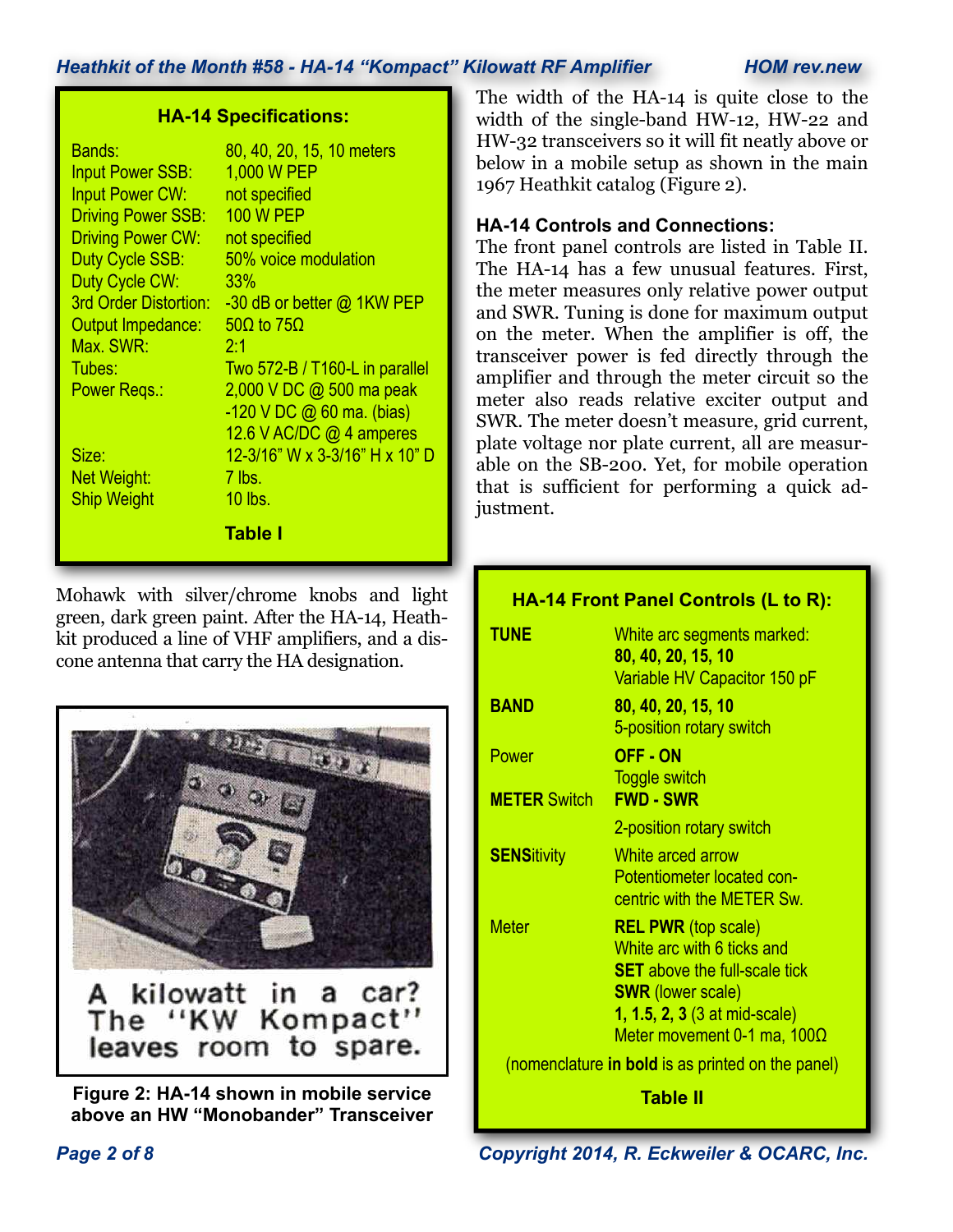| <b>HA-14 Rear Panel Connections (L to R):</b>                                                                                                        |                                                                                                                                                                                                                                                                                                                                                                                                                                                                                       |  |
|------------------------------------------------------------------------------------------------------------------------------------------------------|---------------------------------------------------------------------------------------------------------------------------------------------------------------------------------------------------------------------------------------------------------------------------------------------------------------------------------------------------------------------------------------------------------------------------------------------------------------------------------------|--|
| HV                                                                                                                                                   | Single pin connector<br>Millen 37001D (red)<br>mates with: Millen 3700C (red)                                                                                                                                                                                                                                                                                                                                                                                                         |  |
| <b>POWER</b>                                                                                                                                         | 12-pin male connector<br>Cinch-Jones P-312-AB *<br>mates with: S-312-CCT <sup>*</sup>                                                                                                                                                                                                                                                                                                                                                                                                 |  |
| Pin<br>1.<br>$\frac{2}{3}$<br>$\overline{4}$ .<br>5.<br>6.<br>7.<br>8.<br>9.<br>10 <sub>1</sub><br>11.<br>12.<br><b>RF INPUT</b><br><b>RF OUTPUT</b> | <b>Function</b><br>GND (parallels pin 2)<br>GND (parallels pin 1)<br>12V Filament (parallels pin 6)<br>Not used.<br>Not used.<br>12V Filament (parallels pin 3)<br>Power Switch (ON connects to pin 8)<br>Power Switch (ON connects to pin 7)<br>ALC threshold voltage (from pwr sup)<br>-120 VDC Bias<br>ALC output (to exciter)<br>Ant. relay (Ground to operate amp)<br>RCA jack, ceramic<br>mates with: RF capable RCA plug<br>SO-239 UHF connector<br>Mates with PL-259 UHF plug |  |
| <b>Table III</b>                                                                                                                                     |                                                                                                                                                                                                                                                                                                                                                                                                                                                                                       |  |
| * These Part #s are believed correct.<br>Please check prior to purchasing.                                                                           |                                                                                                                                                                                                                                                                                                                                                                                                                                                                                       |  |

The second unusual feature is the absence of a variable load capacitor in the pi-network output circuit. Instead, a fixed 350 pF 5 KV capacitor is installed; and on 80 meters an additional paralleled 500 pF capacitor is switched in. This provides loading but reduces the ability of the amplifier to tune quite as efficiently; it's a small price to pay for the benefits of compactness and ease of tuning in a mobile environment.

The rear panel of the HA-14 has just 4 connectors; they are listed in Table III along with their mating connectors. Besides the **RF INPUT** and **RF OUTPUT** connectors common to HF amplifiers, the HA-14 has a separate **HV** connector

*Copyright 2014, R. Eckweiler & OCARC, Inc. Page 3 of 8*

and a 12-pin Cinch-Jones **POWER** connector. The pinout of the power connector is also given in table III. Not only does it accept bias, filament and ALC threshold voltage, it also provides switching leads for controlling the external power supply, an ALC output for the exciter and a lead that the exciter switches to ground to switch the amplifier into transmit mode.

# **The HA-14 vs. the SB-200**

The HA-14 linear amplifier circuit is similar to the SB-200 RF section in many aspects and as such it uses many of the same parts. The ALC circuit is identical (except for the external threshold provided), as is most of the input circuitry. Since the HA-14 offers mobile capability, the 6.3V filaments are wired in series for 12.6 V operation. Though the filament current is half of that used by the SB-200 they both use the same bifilar 10 µH filament choke part. The input networks are identical for 80 through 20 meters, but on the 15 and 10 meter bands the SB-200 uses an L-network and the HA-14 uses a pinetwork. The output pi-network uses the same variable tuning capacitor and coil for 80 - 20 meters but, again uses a different coil for 15 and 10 meters. As mentioned earlier the loading capacitor is fixed (350 pF on all bands except 80 where it is 850 pF). The antenna relay control is similar to the SB-200 circuit except for a few component changes, The same relay is used.

While the SB-200 uses forced air cooling via a fan, the HA-14 relies on convection cooling for the two tubes. This is probably the reason for the lower duty-cycle specification for this radio. Since the HA-14 power supply is external, its associated heat is absent in the amplifier. Also, the low-boy design and extensive ventilation holes allows almost unimpeded airflow around the tubes (See Figure 3).

# **Mobile Operation:**

Since the HA-14 is specified for mobile operation Heathkit took certain steps to prevent failure from vibration. Both the SB-200 and the HA-14 use the same tubes and tube sockets, but the HA-14 includes a mounting ring that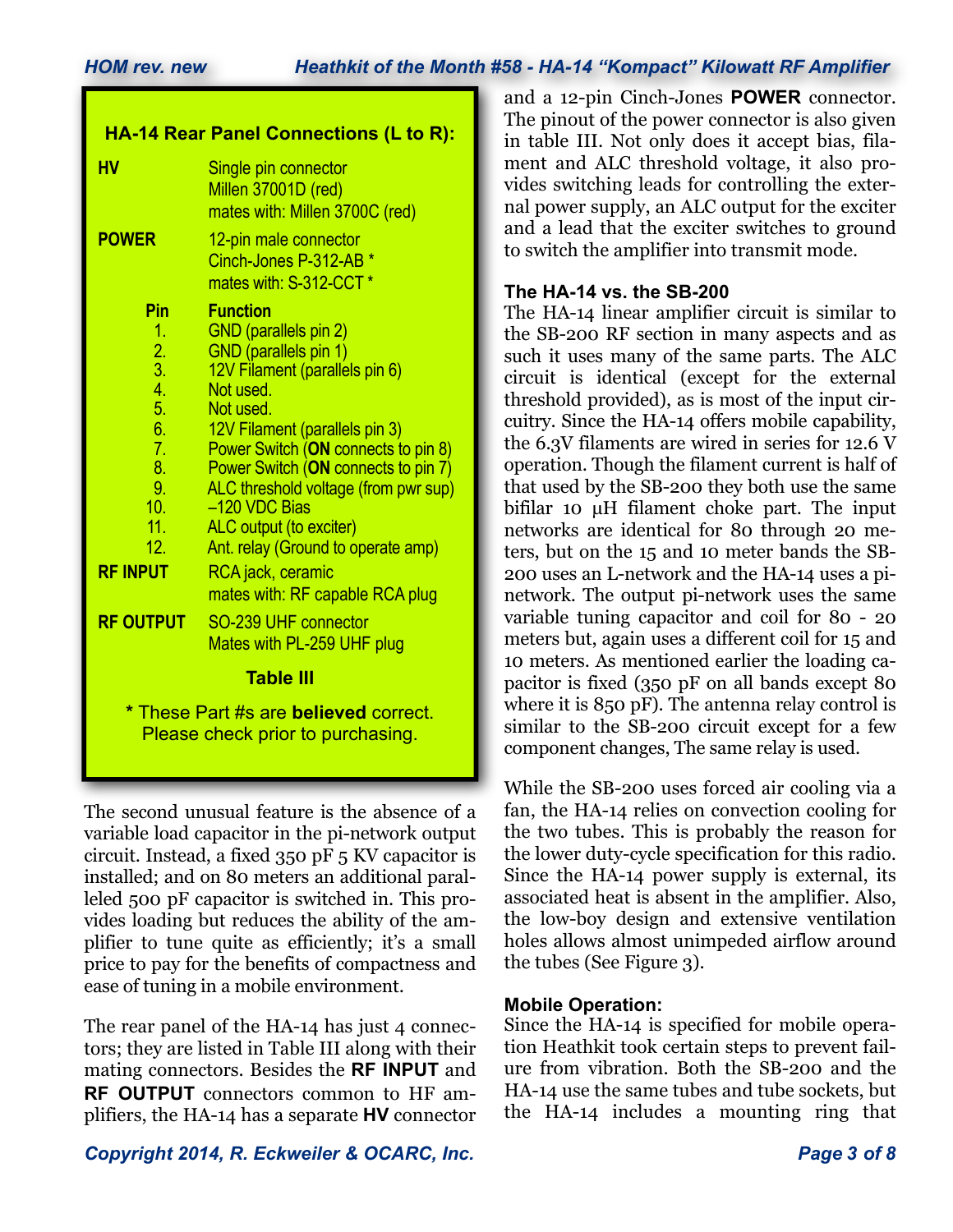clamps the tube base to the socket, preventing the tube from coming loose. Also the 12-pin Cinch Jones power connector includes locks to prevent the connector from coming loose. The HP-14 mobile power supply also uses locking Cinch Jones connectors.

#### **Circuit Description:**

The HA-14 uses two 572B/T-160L triode tubes in parallel in a grounded-grid configuration. Each tube has a plate dissipation of 160 watts and a maximum DC plate input of 600 watts. The tubes are biased for class-B operation, which corresponds to a grid bias of just a few volts negative. This bias voltage is created across a small resistance in the grid circuit, and is effectively near zero. Both tube's grid is bypassed with capacitors to keep their RF potential near zero also. Since the filaments also accept the driving RF, the filament voltage is isolated by a bifilar choke. Normally, as on the SB-200 the filament, return to ground is accomplished at the center-tap of the filament transformer. Since this is not possible one side of the bifilar choke is grounded and the 12V is fed to the other end. The 12V filament power also drives a #53 lamp that illuminates the meter.

#### **Input Circuit:**

The input circuitry is a pi-network on all bands except 80 where an L-network is used. No adjustment is provided as these networks are broad enough to function properly with standard component tolerances. The correct network is selected by wafer "A" of the band switch; which also shorts out the unused networks. The output from the selected network is capacitively coupled to the tube filaments.

#### **Output Circuit:**

The high voltage to run the finals comes in through a separate Millen high-voltage connector. The voltage is marked as 2,400 volts, but probably sags a bit under load. With each tube drawing somewhat under 250 ma a DC input of 1 KW peak DC input power is easily achieved.



**Figure 3: HA-14 Sans Cover Photo courtesy of Dave Lien -W6OVP**

A 150 pF variable capacitor, the same part as used in the SB-200, tunes the plate in conjunction with the proper segment(s) of the output coils. An extra 100 pF of capacitance, needed on 80/75 meters, is switched in in-parallel with the tuning capacitor by the band switch wafer "B". As mentioned earlier, the output pinetwork uses fixed capacitors for loading. A 350 pF fixed HV capacitor is permanently connected and a 500 pF capacitor is switched in parallel with it on 80/75 meters by the band switch wafer "C", which also selects the desired coil tap for the selected band; and shorts out the unused coil segments.

#### **Antenna Relay Circuit:**

The external power supply also provides a negative 120 volts to operate the antenna relay and bias the amplifier tubes beyond cut-off when in standby. The –120 volts connects directly to the DPDT antenna relay coil, which for some reason is rated for 110 VAC. The relay coil is shunted by a fixed resistor. The other side of the coil goes to the grids of the tubes through an RF choke; it also goes through a small 33 ohm 1W resistor to pin 12 of the power connector on the rear of the HA-14. Grounding pin 12 (ANT RELAY) causes the relay to energize and the bias on the tubes to drop from negative 120 volts down to just a volt or so negative, biasing the tubes from cut-off into class B. In its un-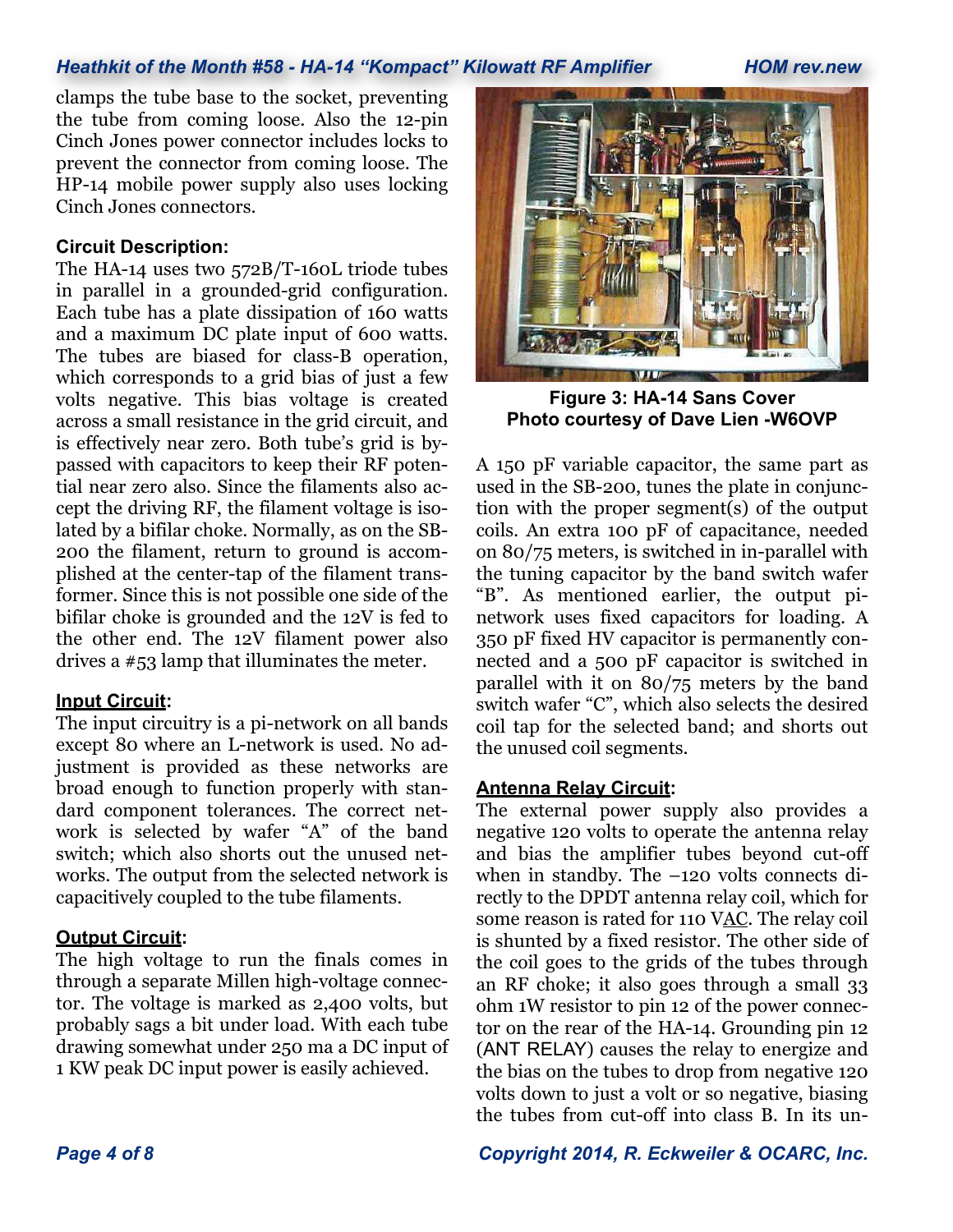energized state the relay connects the rear panel RF INPUT and RF OUTPUT connectors together. When activated, the relay connects the amplifier circuit between the RF INPUT and RF OUTPUT connectors. The meter circuit sits between the relay and the RF OUTPUT.

## **ALC Circuit:**

Except for some minor RF bypassing changes necessitated by a remote power supply, the ALC circuit is identical to the SB-200 (See figure 5). RF from the grid is divided by capacitive voltage divider made up of C8 and C9. Until this RF voltage gets high enough it is effectively shorted to ground by capacitors C3 and C32. A positive ALC threshold voltage is supplied through pin 9 of the power connector from the external power supply. On the HA-14 this voltage is about 6 volts, and keeps diode D1 biased off. However when the RF energy exceeds about 6.6 volts peak, D1 begins to conduct. and a net negative voltage, filtered by R1, R10, C3 and C32, appears on the ALC output line (pin 11). This voltage is fed back to the exciter and lowers its RF output to prevent overdriving.



**Figure 4: Rear view of the HA-14 With HP-24 AC Supply on top. Photo courtesy of Dave Lien -W6OVP**

*Copyright 2014, R. Eckweiler & OCARC, Inc. Page 5 of 8*



## **Figure 5: The ALC circuit of the HA-14. Full schematics and manual PDFs for the HA-14, HP-14 and HP-24 are on Dave's web site.** http://www.qsl.net/w6ovp/

While the HA-14 uses an ALC voltage of about 6 volts, the SB-200 threshold voltage is set at 10 volts. The reason, I surmise, is because the SB-200 is rated for a slightly higher output than the HA-14 due in part to the HA-14's lack of forced air cooling (1,200 watts vs. 1,000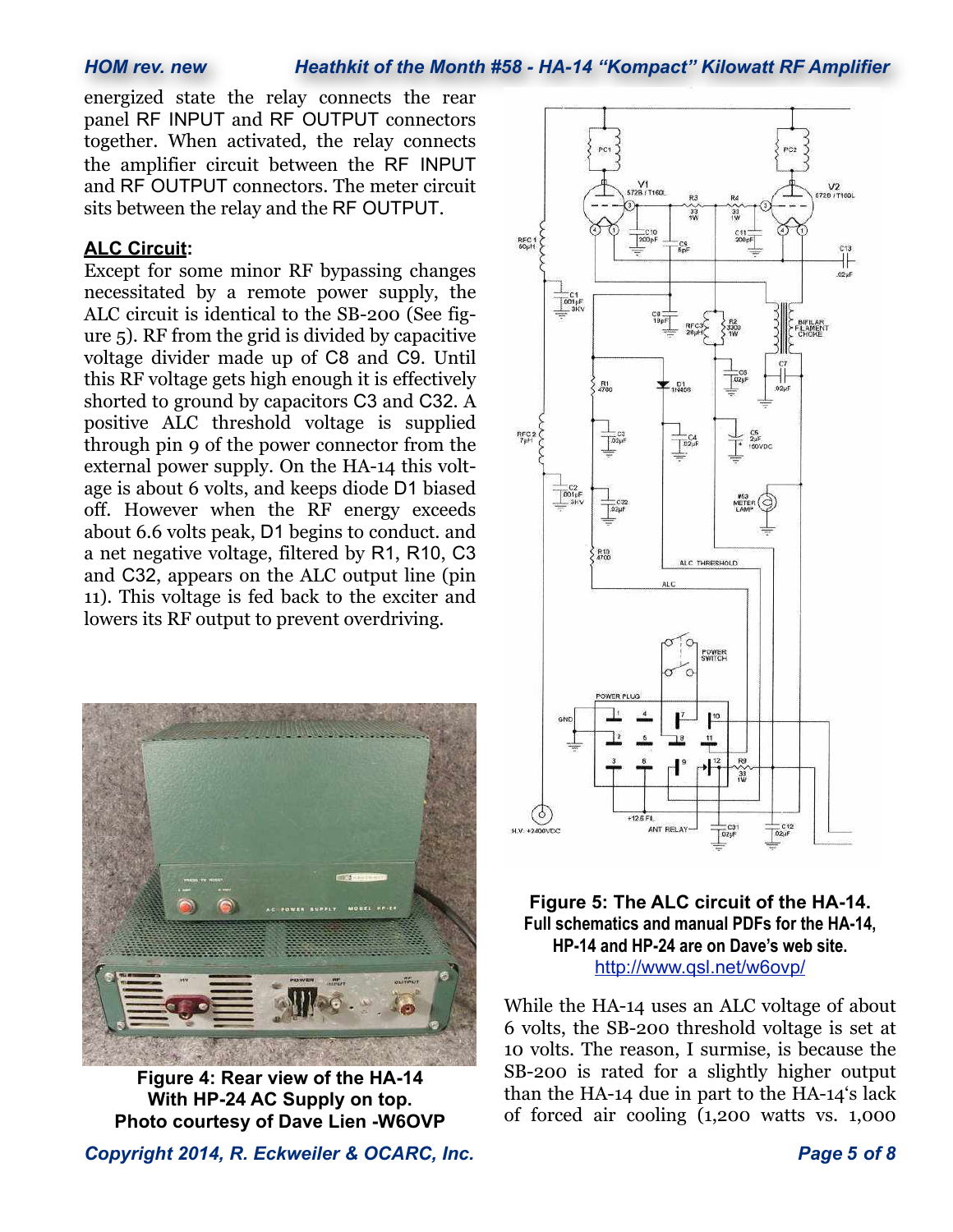watts). I imagine with a well placed fan the HA-14 could operate at the higher power level.

## **A Word of Caution!**

Transmitters and amplifiers with external power supplies can pose a serious risk. The problem arises should the HV be connected to the amplifier yet the ground between them is missing. This puts the RF section at a fatally high voltage potential. Heathkit does a good job of protecting the user by having the power switch on the amplifier assuring the power cable is connected. *Yet I feel assured that, somewhere out there, there are some hams who defeated the remote switch on their HP-24!* It is wise to be sure the amplifier and radio are properly grounded together.

I still remember the story I heard as a novice about a local ham who had a homebrew AM amplifier in a six-foot rack. Plate modulation was the technique in those days and he removed the modulator, which had its own builtin LV power supply but also used the main HV for the modulator tubes. After doing some repairs, he decided to check the amplifier before reinstalling it in the rack. The modulator was sitting on a wooden table but to get it out of the rack he had removed the large grounding braid. Eager to test his repair he turned on the amplifier's power supply, let everything warm up and then grabbed the D-104 mic... The fact he was in his basement on a concrete floor did not help his situation. SAFETY FIRST!

#### **The HP-24 AC Power Supply:**

I briefly covered the HP-14 in HOM #40, but failed to mention the HP-24 when I covered the HP-23 (HOM #26). The HP-24 was built specifically to power the HA-14. Its measurements are identical to the HP/PS-23(-) series that powers so many Heathkit tube transceivers from the HW-12 to the SB-102. About the only distinguishing feature that sets the HP-24 (Figures 4 & 6) apart is the red Millen high voltage connector. The power supply specifications are given in Table IV.



**Figure 6: HP-24 AC Power Supply Photo courtesy of Dave Lien -W6OVP**

The major differences between the built-in SB-200 power supply and the HP-24 are the power transformer and HV bleeder chain. The power transformer, besides having a different mounting style, has a 12.6 volt filament winding. The high-voltage windings on both are 800 volts which feeds a voltage doubler. One assumes the

# **HP-24 AC POWER SUPPLY Specifications**

| 2,500 VDC no load          |  |  |
|----------------------------|--|--|
| 2,000 VDC @ 300 ma.        |  |  |
| 1,900 VDC @ 500 ma. (min.) |  |  |
| SSB: 50% @ 500 ma. peak    |  |  |
| (normal voice operation)   |  |  |
| CW: 33% @ 500 ma. (normal  |  |  |
| telegraphy operation)      |  |  |
| -180 VDC no load           |  |  |
| $-120$ VDC $@60$ ma.       |  |  |
| Continuous @ 40 ma.        |  |  |
| 12.6 VAC $@$ 4 amps.       |  |  |
| 120 V @ 16 amps. max.      |  |  |
| 240 V @ 8 amps. max.       |  |  |
| $($ VAC $\omega$ 60 cps.)  |  |  |
| 9" L x 4-3/4" W x 6-3/4" H |  |  |
| 18-1/2 lbs.                |  |  |
| Table IV                   |  |  |
|                            |  |  |

*Page 6 of 8 Copyright 2014, R. Eckweiler & OCARC, Inc.*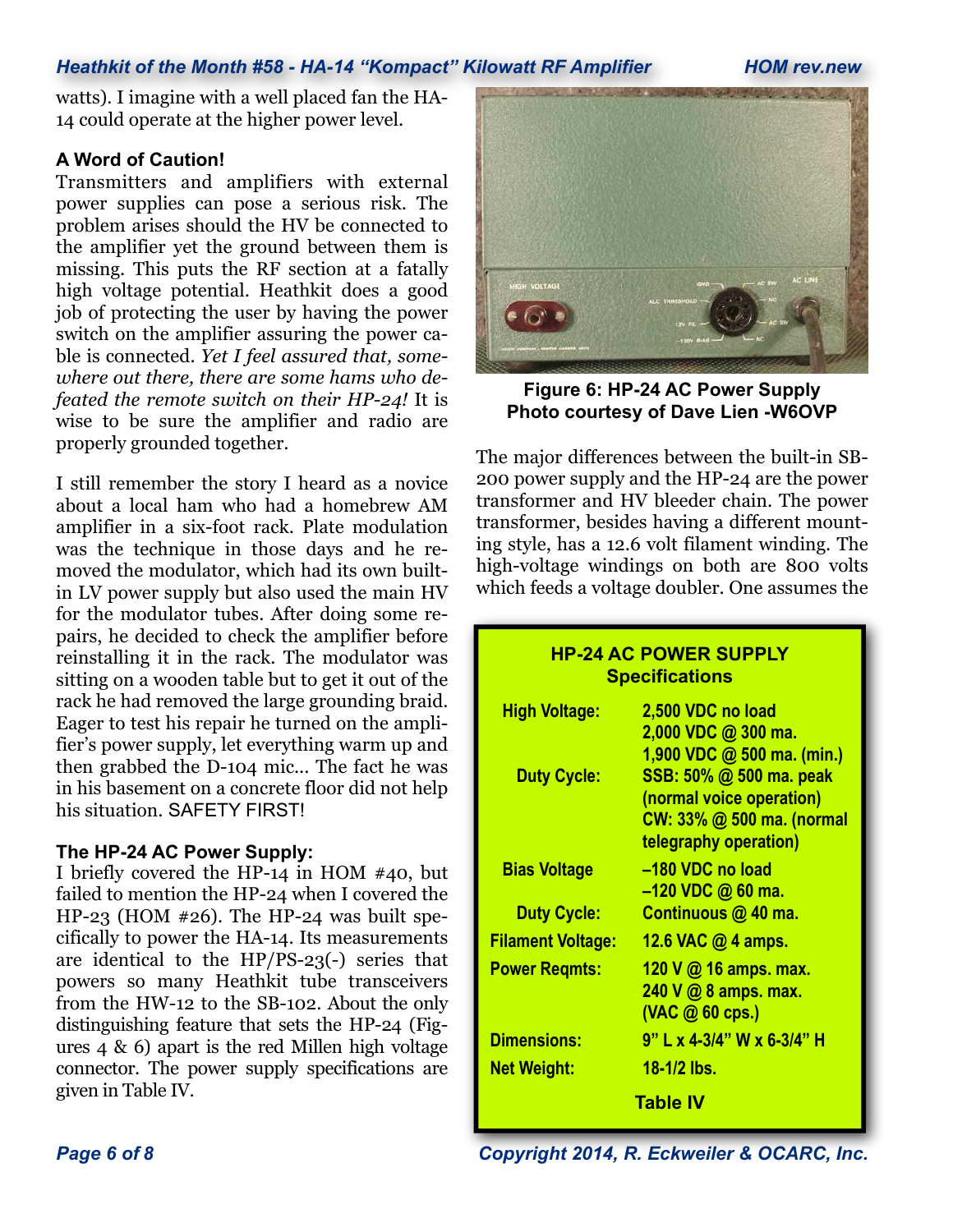800 volt rating is given under load since 885 volts is required to give the 2,500 volts no-load specified. The bleeder resistors in the HP-24 are composed of 6 each 100 $K\Omega$  2 watt resistors while the SB-200 has a heavier chain of 6 each  $30K\Omega$  7 watt resistors. In both chains there are additional small resistors to generate the ALC threshold voltage, and, in the case of the SB-200, to measure the plate current. One other difference, though it's hardly worth mentioning, is the interesting fact that the SB-200 uses eight rectifier diodes per chain and the HP-24 uses seven. The diodes and voltages are identical, so perhaps Heathkit gained some additional confidence in the reliability of their 57- 27 diodes? These are 1N2071 diodes (600 PIV 750 ma).

## **CW Operation:**

The manual for the HA-14 mentions CW operation in two paragraphs that total barely 2-inch columns in length; no ratings are given on the manual's specification page. The first short paragraph sets the duty cycle limit to 33% and recommends that the HA-14 only be used with the HA-24 AC power supply for CW operation.

#### **HP-14 DC POWER SUPPLY Specifications**

| <b>High Voltage:</b>   | 2,300 VDC no load<br>2,000 VDC @ 500 ma.peak                           |
|------------------------|------------------------------------------------------------------------|
| <b>Duty Cycle:</b>     | SSB: 50% (normal voice<br>operation)<br><b>CW: (not specified)</b>     |
| <b>Bias Voltage</b>    | -130 VDC no load<br>$-110$ VDC $@60$ ma.                               |
| <b>Power Regmts:</b>   | 12 - 14.5 VDC (neg. ground.)<br>25 amps. average.<br>50 amps. maximum. |
| <b>Switching Freq.</b> | 1.5 kc (approximately).                                                |
| <b>Dimensions:</b>     | 7-3/4" L x 8-3/8" W x 2-5/8" D                                         |
| <b>Net Weight:</b>     | 8 lbs.                                                                 |
|                        | Table V                                                                |



**Figure 7: The HP-14 DC Switching Supply Photo courtesy of Dave Lien -W6OVP**

The second paragraph gives a brief description on how to tune up the exciter for CW operation with this amplifier. Still, CW input should reach a full KW with 100 watts of drive. Indeed this has been confirmed by Dave - W6OVP.

## **The HP-14 DC Power Supply:**

In order to operate the HA-14 mobile, a power supply that will operate off a vehicle's battery and alternator is needed. Heathkit filled this need with their HP-14 DC Power Supply (Figure 7). Table V gives its specifications.

The HP-14 appears similar to the HP-13 but is actually about an inch longer and a 1/4 inch deeper. Most obvious is its use of four switching transistors mounted on heavy heat sinks instead of two. The HP-14 uses the same transistors as the HP-13, germanium (Heath part # 417-60 - early models and 417-120 - later models). These transistors are nearly impossible to find. The transistors cannot be interchanged without making some other changes to the circuit. See Heath service bulletin HP-14-1D. This bulletin, as well as some suggestions for possible transistor substitutions are given on the W6OVP

*Copyright 2014, R. Eckweiler & OCARC, Inc. Page 7 of 8*